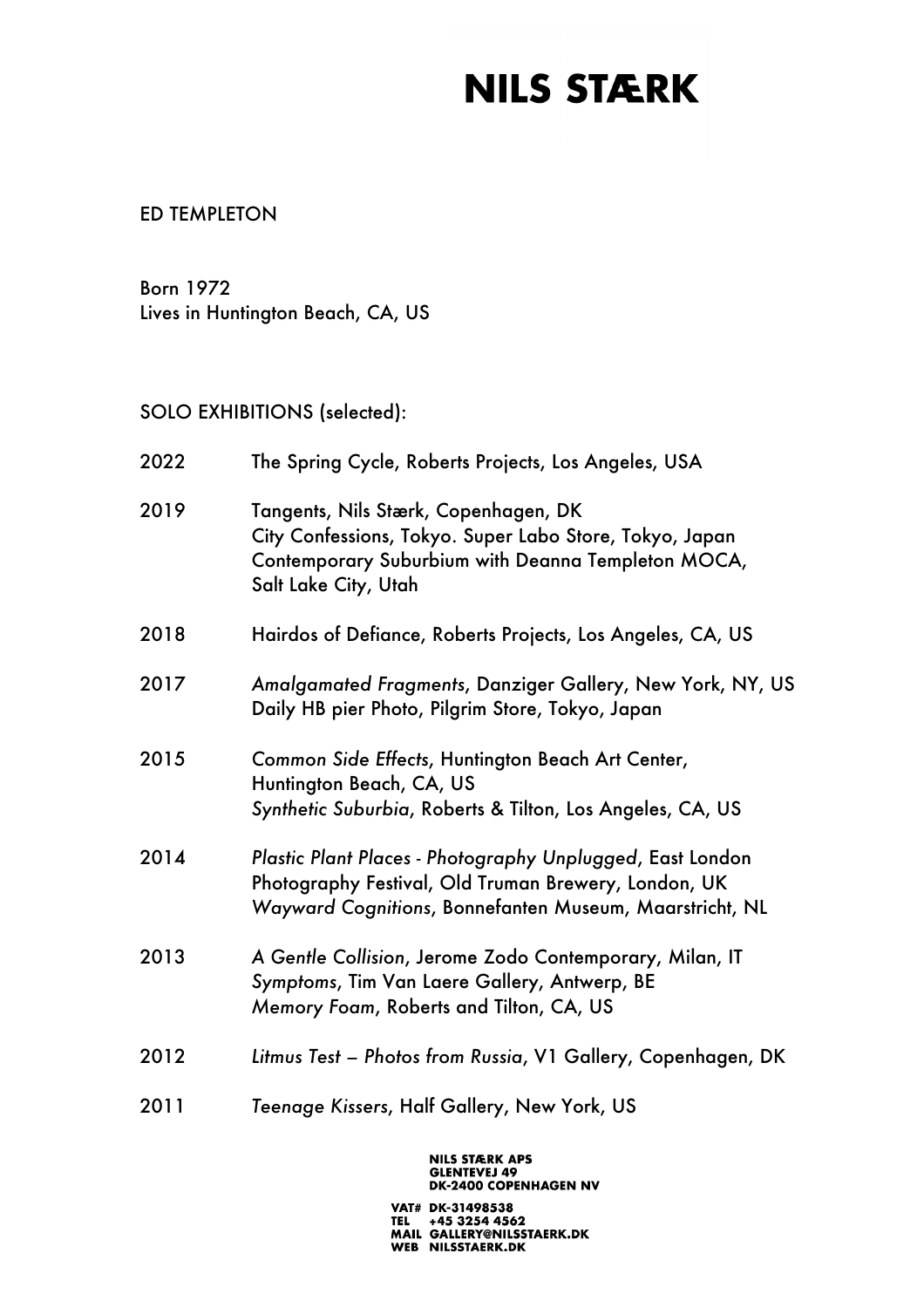|      | My soul is worried but not me, Nils Stærk, Copenhagen, DK<br>The Cemetery of Reason, Muscarnok Kunsthalle/Ernst<br>Muzeum, Budapest, HU<br>Ed Templeton: The Seconds Pass, Art and Culture Center of<br>Hollywood, California, US                                                                                                                                                                                                                  |
|------|----------------------------------------------------------------------------------------------------------------------------------------------------------------------------------------------------------------------------------------------------------------------------------------------------------------------------------------------------------------------------------------------------------------------------------------------------|
| 2010 | Drinking the Kool-Aid - October 11 - 29 - Civilist, Berlin, DE<br>The Cemetery of Reason, MAN - Museo d'Arte Provincia di<br>Nuoro, Sardinia, IT<br>©California / West Coast USA: Ed Templeton, Cultuurcentrum<br>Kortrijk, Kortrijk, BE<br>The Cemetery of Reason, S.M.A.K. Museum of Contemporary<br>Art, Gent, BE<br>Drinking the Kool-Aid, Elms Lester's Painting Rooms, London, UK<br>The Seconds Pass, Roberts & Tilton, Culver City, CA, US |
| 2009 | Strange New Feelings, Tim Van Laere Gallery, Antwerp, BE                                                                                                                                                                                                                                                                                                                                                                                           |
| 2008 | Map of the Inner War, Roberts & Tilton, Los Angeles, CA, US                                                                                                                                                                                                                                                                                                                                                                                        |
|      | One step closer, Nils Stærk, Copenhagen, DK                                                                                                                                                                                                                                                                                                                                                                                                        |
| 2006 | Empty Plastic Echoes Reverberating Through Time, Tim van<br>Laere Gallery, Antwerp, BE<br>Camp, Ride, Skate, Repeat, Emerica Showroom, San Diego,<br>CA and New York, NY, US<br>Deformer, Colette, Paris, FR<br>Suffer the Joy, Arco Art Fair, Madrid, ES<br>The Fogged Mirror, Roberts & Tilton, Los Angeles, CA, US                                                                                                                              |
| 2005 | Mined Empty, Nils Stærk, Copenhagen, DK<br>The Judas Goat, Modern Art Inc., London, UK                                                                                                                                                                                                                                                                                                                                                             |
| 2003 | Angel of Decay, Aquario Romano, Rome, IT<br>The Prevailing Nothing, Roberts & Tilton, Los Angeles, CA, US<br>Ed Templeton, part of "Poo on Art"- series, 55DSL, Milan, IT                                                                                                                                                                                                                                                                          |
| 2002 | The Essential Disturbance, Palais de Tokyo, Paris, FR                                                                                                                                                                                                                                                                                                                                                                                              |
|      |                                                                                                                                                                                                                                                                                                                                                                                                                                                    |

# NILS STÆRK APS<br>GLENTEVEJ 49<br>DK-2400 COPENHAGEN NV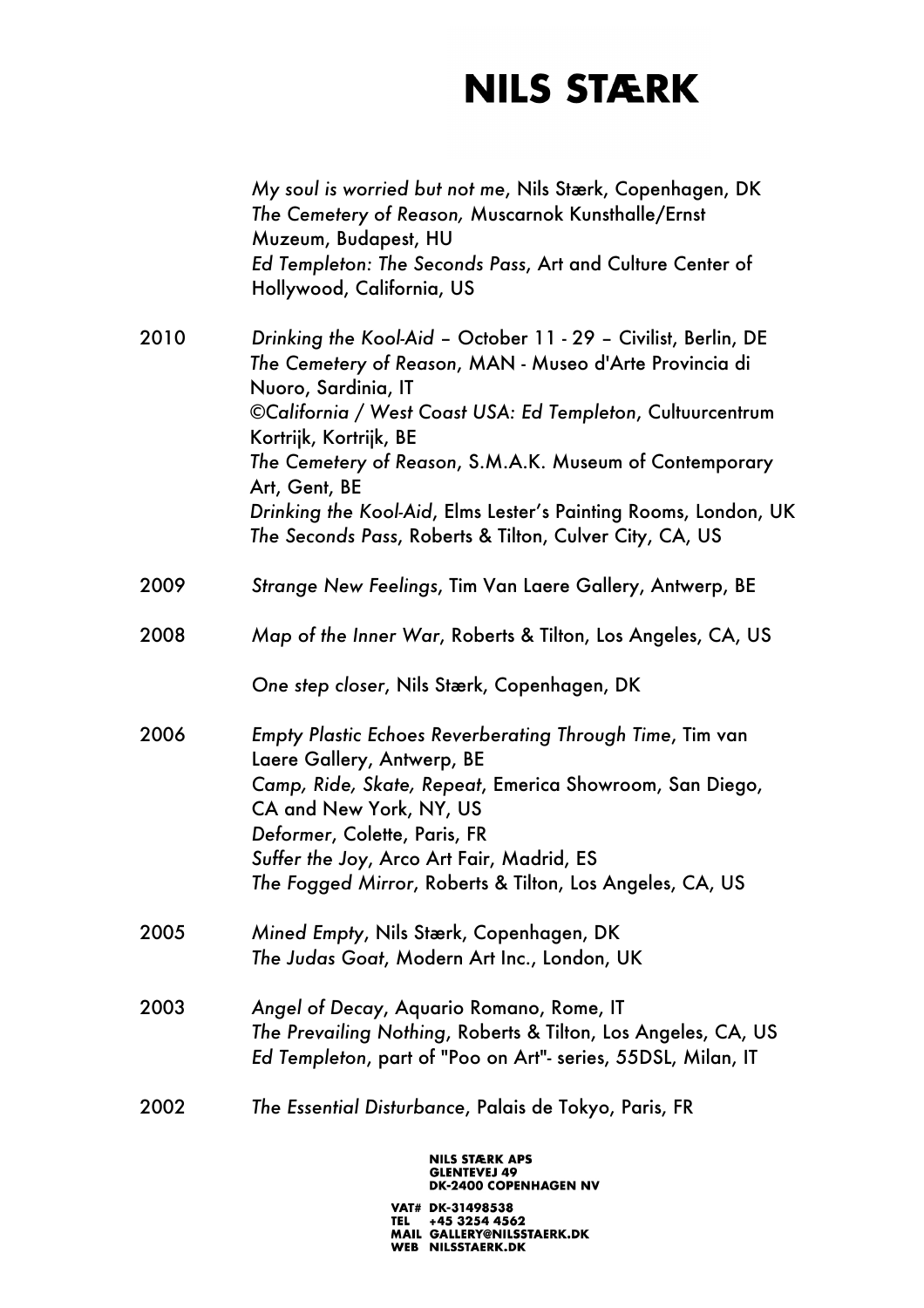|      | Juxtapoz 8th anniversary art show, Track 16 Gallery, Santa<br>Monica, CA, US<br>Session the Bowl, Deitch Projects, New York, NY, US                                                                                                                                                          |
|------|----------------------------------------------------------------------------------------------------------------------------------------------------------------------------------------------------------------------------------------------------------------------------------------------|
| 2001 | Deeply Scathed, part of the "Untitled 2001" art event, Aki-Ex<br>Gallery, Tokyo, JP<br>The Sado-Voyeurist, 1 Pixel Gallery, Philadelphia, PA, US<br>Situation-Comedy, Museum Het Domein, Sittard, NL<br>The Black Sperm of Vengeance, w/ Leigh Ledare, New Image<br>Art, Los Angeles, CA, US |
| 2000 | Disciplined and Vigilant, w/ Tobin Yelland, The Luggage Store<br>Gallery, San Francisco, CA, US<br>Wires Crossed, New Image Art / Bookarts, Bergamot Station,<br>Santa Monica, CA, US                                                                                                        |
| 1999 | The Golden Age of Neglect, Alleged Gallery, New York, NY,<br><b>US</b>                                                                                                                                                                                                                       |
| 1998 | Retarded, Space 1026, Philadelphia, PA, US                                                                                                                                                                                                                                                   |
| 1994 | Waiting for the Earth to Explode, Alleged Gallery, New York,<br>NY, US<br>Pathetic Masterwork's, Alleged Gallery, New York, NY, US                                                                                                                                                           |
| 1993 | 48 hours in the hol, Gallery X, Los Angeles, CA, US                                                                                                                                                                                                                                          |
| 1992 | The Degenerates, cur. by Dan Field, World Tattoo Gallery,<br>Chicago, IL, US                                                                                                                                                                                                                 |

#### GROUP EXHIBITIONS (selected):

2022 Swim the Mountains, Climb the Sea, Tim van Laere Gallery, Antwerp, Belgium

#### **NILS STÆRK APS GLENTEVEJ 49<br>DK-2400 COPENHAGEN NV**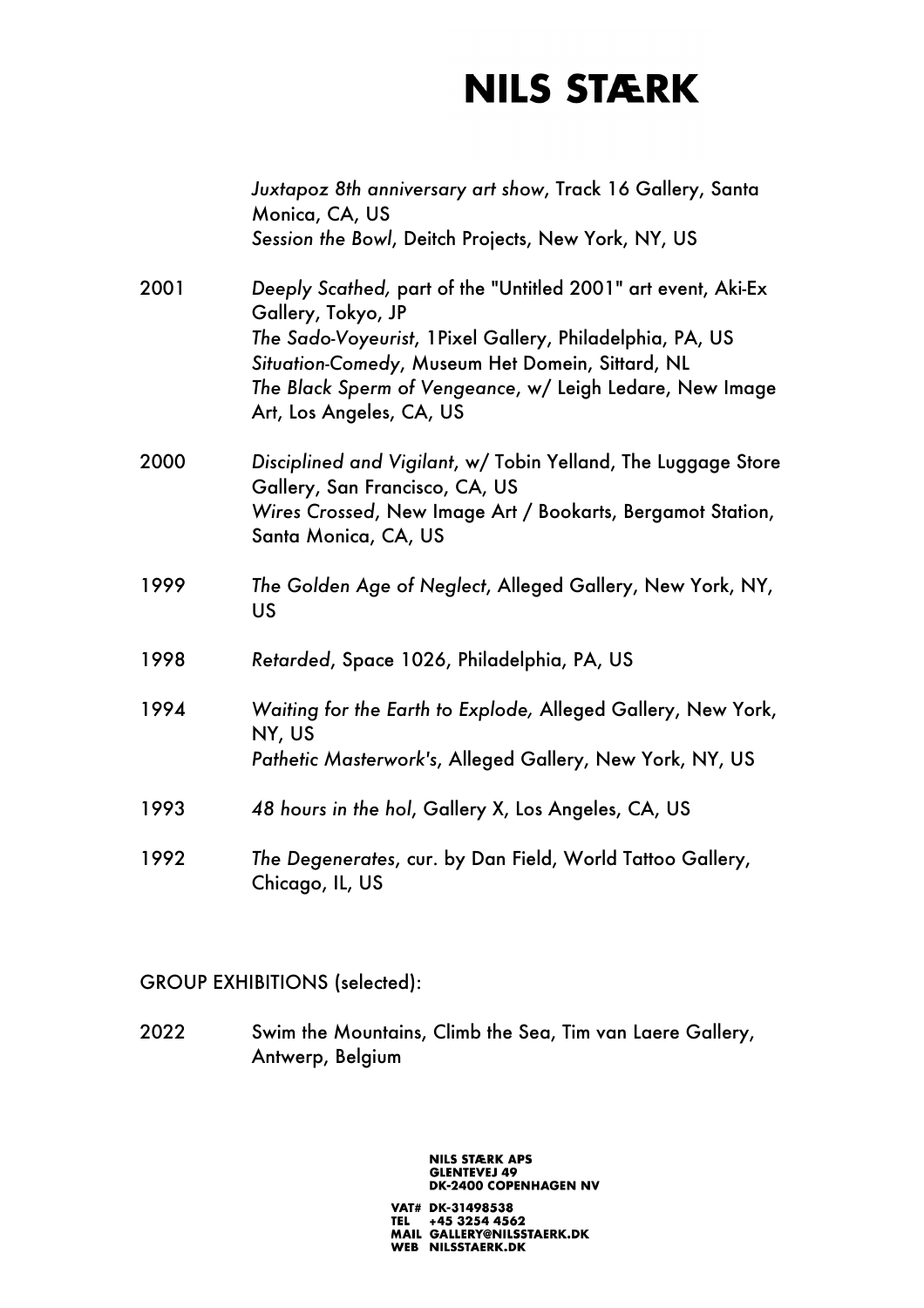| 2021 | "Art Auction XIX" Long Beach Museum of Art, Long Beach,<br>CA, USA<br>"Lost Weekend" Galerie Allen In collaboration with Yvon<br>Lambert, Paris, France                                                                                                                                                                                                                                                                                                                                                                                                                   |
|------|---------------------------------------------------------------------------------------------------------------------------------------------------------------------------------------------------------------------------------------------------------------------------------------------------------------------------------------------------------------------------------------------------------------------------------------------------------------------------------------------------------------------------------------------------------------------------|
| 2020 | "8 <sup>th</sup> Ply" Garage Amsterdam, Holland<br>Legalize Humanity, Subliminal Projects, Los Angeles, CA, US                                                                                                                                                                                                                                                                                                                                                                                                                                                            |
| 2019 | Cali Style, Danziger Gallery, New York, NY, US<br>Smoliansky, Johansson, Peterson & Templeton, Gallery<br>Steinsland Berliner, Stockholm, SE<br>Live Forever, Tim Van Laere Gallery, Antwerp, Belgium<br>Juxtapoz at 25: in Black & White, Rented Space, Miami, FL<br>Coming of Age, Little Big Man Gallery, Los Angeles CA<br>The Last Waltz (For Leon)" Tim Van Laere Gallery, Antwerp,<br><b>Belgium</b><br>We Rise, Special event space, Los Angeles, CA<br>Deanna & Ed Templeton: Contemporary Suburbium, Utah<br>Museum of Contemporary Art, Salt Lake City, UT, US |
| 2018 | One Way Or Another" Roberts Projects, Los Angeles, CA, US<br>Beautiful Losers" Hole Gallery, New York City, NY<br>Californians, Pacific City Gallery, Huntington Beach, CA                                                                                                                                                                                                                                                                                                                                                                                                |
|      | Convergent Parallel, 2-person show with Deanna Templeton,<br>Casemore-Kirkeby, SF<br>Bystander, Leica Store Gallery, San Francisco, CA<br>This Land, Pier 24 Photography Museum, San Francisco, CA                                                                                                                                                                                                                                                                                                                                                                        |
| 2017 | Cross the Streets, MACRO-Museo d'Arte Contemporanew<br>Roma, Rome, IT<br>Being There, with Deanna Templeton, MiCamera, Milan IT<br>Zineophobia, 71A Gallery, London, UK                                                                                                                                                                                                                                                                                                                                                                                                   |
| 2016 | Cause the Grass Don't Grow and the Sky Ain't Blue, Praz-<br>Delavallade, Paris, FR<br>Rolling through the shadows, Leica Gallery, Los Angeles, CA, US                                                                                                                                                                                                                                                                                                                                                                                                                     |
|      | NILS STÆRK APS<br>GLENTEVEJ 49<br>DK-2400 COPENHAGEN NV                                                                                                                                                                                                                                                                                                                                                                                                                                                                                                                   |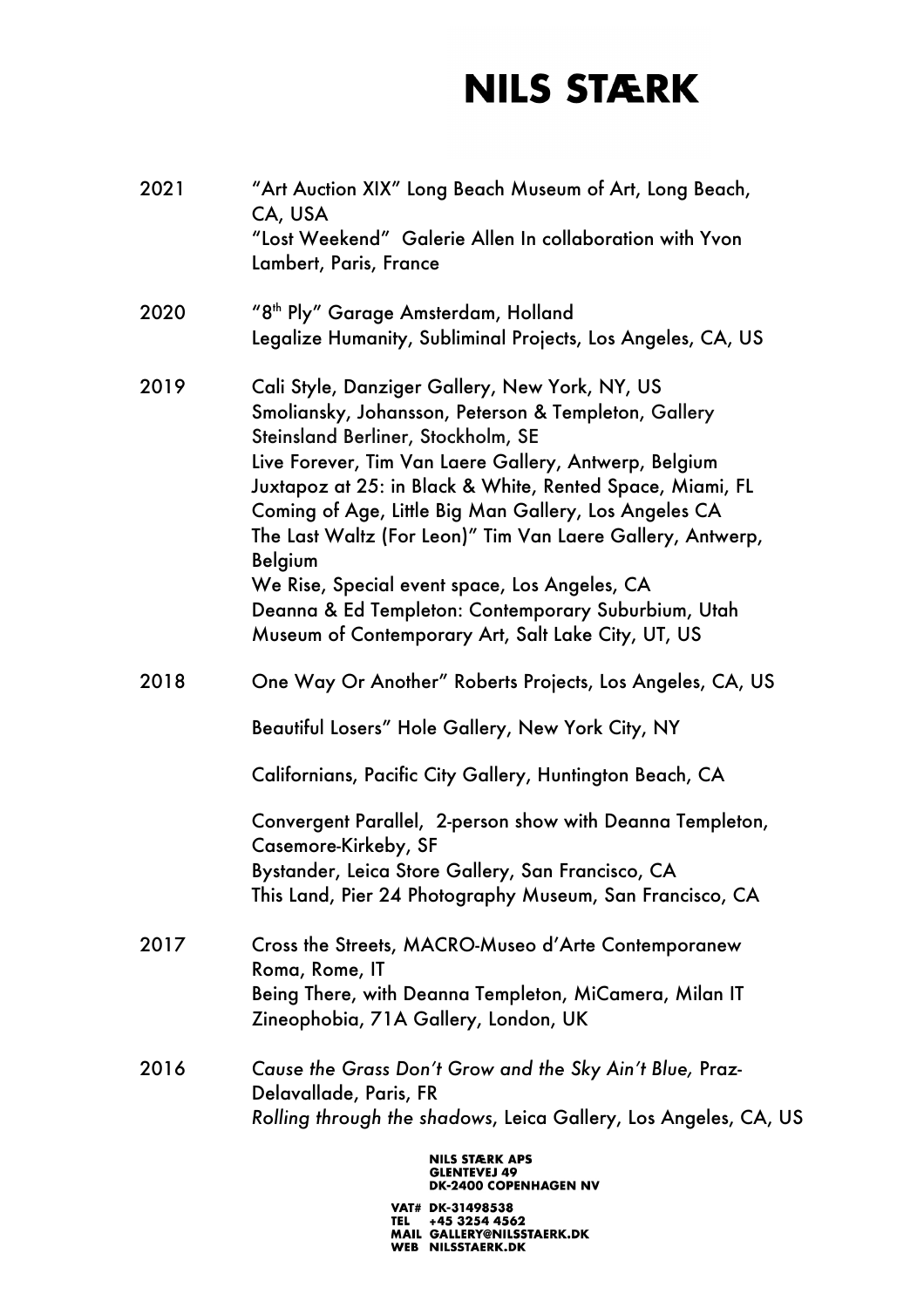*Tomorrow is a long time*, Tim Van Laere Gallery, Antwerp, BE *Summer mixer*, Joshua Liner Gallery, New York, NY, US

2015 *We will begin by drawing, we shall continue draw, and then we shall draw some more*, Tim Van Laere Gallery, Antwerp, BE *Milk and Honey : Contemporary Art in California,* Slow Culture, Los Angeles, CA, US *Love//War,* MAMA Gallery, Los Angeles, CA, US *Deeds, Not Words 2*, Mild Manners Project Gallery, Sydney, AUS *Agents Provocateurs : A Selection of Subversive Skateboard Graphics & Artworks,* Subliminal Projects, Los Angeles, US *Deadbeat Club : Mentally Retired,* Slow Culture, Los Angeles, US

2014 *Wires Crossed, Selections*, The Photobook Museum, Koln, DE *Field Trip*, Deadbeat Club, Seeing Things Gallery, San Jose, CA, US *Mentally Retired*, Deadbeat Club, Slow Culture Gallery, Los Angeles, CA, US *Full Release*, Deadbeat Club, Long Beach, CA *Deeds, Not Words 2,* Doomsday, Melbourne, AUS *Deeds, Not Words 2*, Mild Manners Gallery, Sydney, AUS *Secret Passions: Private Flemish Collections*, Lille 3000, Lille, FR

2013 *Biographical Forms, Construction and individual mythology*, Reina Sofia Museum, Madrid, ES *Rectangular Detritus*, Strange Neighbour Gallery, Melbourne, AUS *Deeds, Not Words*, Doomsday, Melbourne, AUS *Apparatus*, M+B Gallery, Los Angeles, CA, US *Kustom Kulture 2*, HB Art Center, Huntington Beach, CA, US *Folklore,* Joshua Liner Gallery, NY, US *La Dernière Vague*, This is (Not) Music, Marseille, FR *Yesterday, Today, Tomorrow*, Ranch and Roll, Los Angeles, CA, US *Transitions*, Art Park Gallery, Byron Bay, AUS

2012 *The Bastard Children of Pop*, Angus-Hughes Gallery, London, UK *Megane Thrift Store*, Gallery Target, Tokyo, JP

> **NILS STÆRK APS GLENTEVEJ 49 DK-2400 COPENHAGEN NV** VAT# DK-31498538 TEL +45 3254 4562<br>MAIL GALLERY@NILSSTAERK.DK WEB NILSSTAERK.DK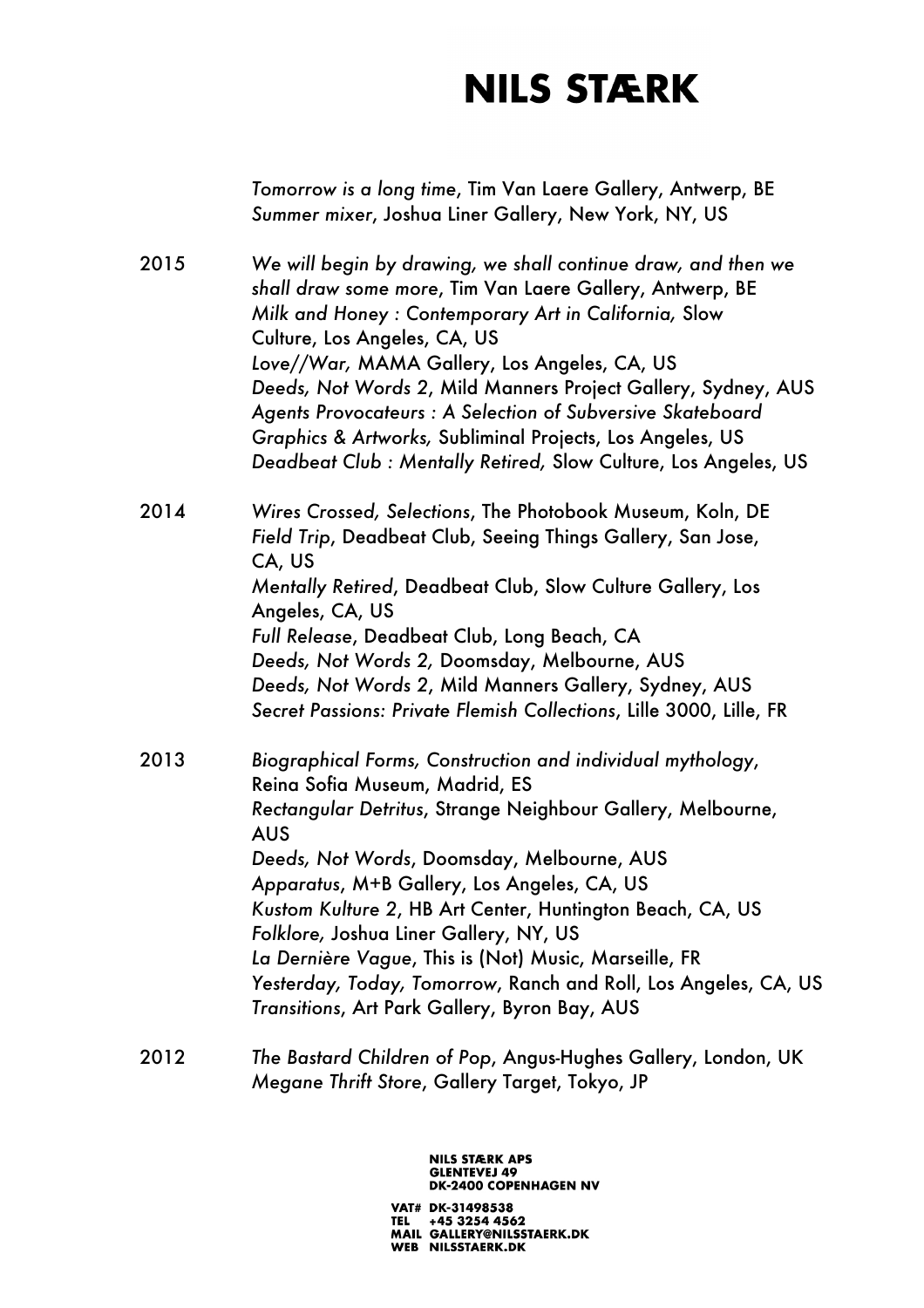*Summer Camps, Reveries Americanines ser l'adolescent*, Suzanne Tarasieve Galerie, Paris, FR 2011 *Tomorrow is The Question*, S.M.A.K., Ghent, BE *A Tribute to Photography*, Primo Marella Gallery Milan, Milan, IT *Art in the Streets*, The Geffen Contemporary at MOCA, Los Angeles, CA, US *Spring Fever*, 106 Green, New York, NY, US *Freeflow*, Roberts & Tilton, Los Angeles, CA, US 2010 *A New Art for A New Century: Contemporary Acquisitions 2000-2010*, Orange County Museum of Art, Orange County, CA, US *Vatican Gold*, Steinsland Berliner Gallery, Stockholm, SE *Best of Wonderland WAS*, Wonderland Art Space, Copenhagen, DK *Come as You Are*, Prism Gallery, Los Angeles, CA, US *DRAW - Muestra de dibujo contemporáneo,* Museo de la Ciudad de Mexico, Mexico City, MX *Disorder-Disorder*, Penrith Regional Gallery, Penrith, AUS *Perspectives 2010*, International Center of Photography, New York, NY, US *Efecto Drácula*, Museo Universitario del Chopo, Mexico City, MX *Ed Templeton, Mellemrummet*, Nils Stærk, Copenhagen, DK *New Art for A New Century*, Orange County Museum of Art, Newport Beach, CA, US *BIP 2010 - International Biennial of Photography and Visual Arts*, Liege, BE 2009 LACE Auction EX NUGIS SERIA d'Afrique et d'ailleurs, Maison d'Art Bernard Anthonioz, Nogent-sur Marne, FR *Draw*, Shooting Gallery, San Francisco, CA, US *Rites de Passage*, SCHUNCK\*, Heerlen, NL *McGee / Templeton / Pettibon*, Circleculture Gallery, DE

*Works on Paper,* Nils Stærk, Copenhagen, DK

**NILS STÆRK APS GLENTEVEJ 49 DK-2400 COPENHAGEN NV**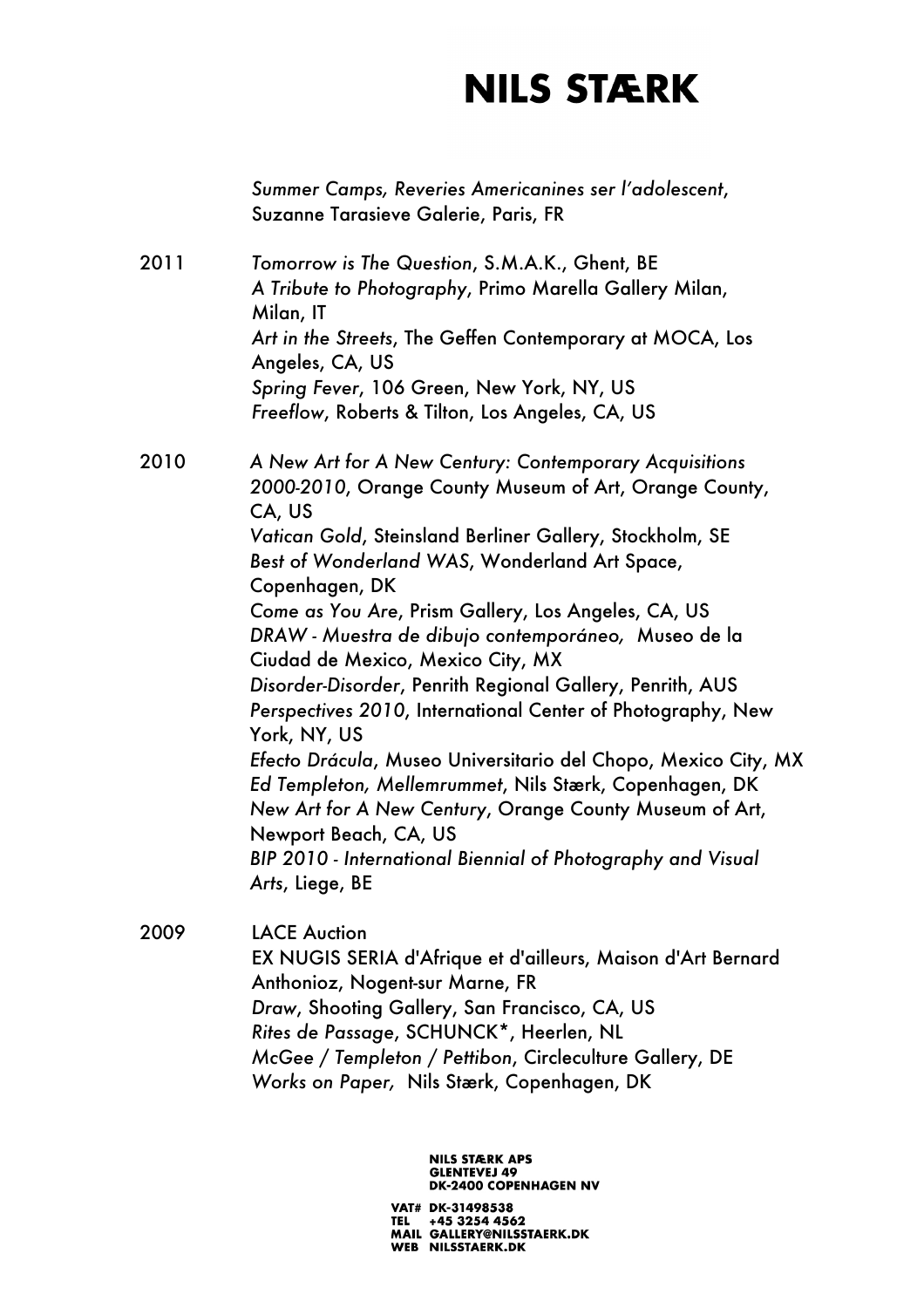| 2008 | Macrocosm, Roberts & Tilton, Los Angeles, CA, US<br>Face Forward, LeRoy Neiman Gallery, Columbia University,<br>New York, NY, US<br>Beautiful Losers: Arte actual y cultura urbana, La Casa<br>Encendida, Madrid, ES<br>Thirteen Photography from Southern California, Cuesta<br>College Gallery, San Luis Obispo, CA, US<br>Rose, Marella Gallery, Milan, IT<br>Fun Fun Fun, ARoS, Aarhus Art Museum, Aarhus, DK<br>Something Old, Something New, Something Borrowed,<br>Something Blue, curated by Aron, Marella Gallery, Milan, IT                                                                                                                                                                       |
|------|-------------------------------------------------------------------------------------------------------------------------------------------------------------------------------------------------------------------------------------------------------------------------------------------------------------------------------------------------------------------------------------------------------------------------------------------------------------------------------------------------------------------------------------------------------------------------------------------------------------------------------------------------------------------------------------------------------------|
| 2007 | Mad Love - Young Art in Danish Private Collections, Arken<br>Museum of Modern Art, Ishøj, DK<br>Family Tree, (Window Display) RVCA store, San Francisco, CA, US<br>Five Humans Share Thoughts, People Respond, Anti Social<br>Gallery, Vancouver, CA<br>Be Passers By, Australian Centre for Photography, Sydney, AU<br>Hymns for Demons, Tim Van Laere Gallery, Antwerp, BE<br>Beautiful Losers, Muzeum Sztuki, Lodz, PL<br>Generations USA, Pinchuk Art Center, Kyjiv, UA<br>The Invasive Embrace, Monster Children Gallery, Sydney, AU<br>Print Selection, Orange Coast College, Costa Mesa, CA, US                                                                                                      |
| 2006 | Do Not Stack, Roberts & Tilton, Los Angeles, CA, US<br>Skate Culture, Bildmuseet, Umeå, SE<br>Cruel Photography: Nan Goldin, Masbedo, Andres Serrano,<br>Ed Templeton, Betta Frigieri Arte Contemporanea, Modena, IT<br>The Americans - Masterpieces of American Photography 1940-<br>2006, Kunsthalle Vienna, Vienna, Austria, AT<br>AWOL -Young Artists Biennial, Bratianu Palace, Bucharest, RO<br>Mankind, Story of a Wound, Center for Religious Art and<br>Culture, Heverlee (SMAK Museum), BE<br>Beautiful Losers, USF Contemporary Art Museum, Tampa, FL, US<br>Pictures of You, ALP galleri Peter Bergman, Stockholm, SE<br>Spank the Monkey, BALTIC Centre for Contemporary Art,<br>Gateshead, UK |

NILS STÆRK APS<br>GLENTEVEJ 49<br>DK-2400 COPENHAGEN NV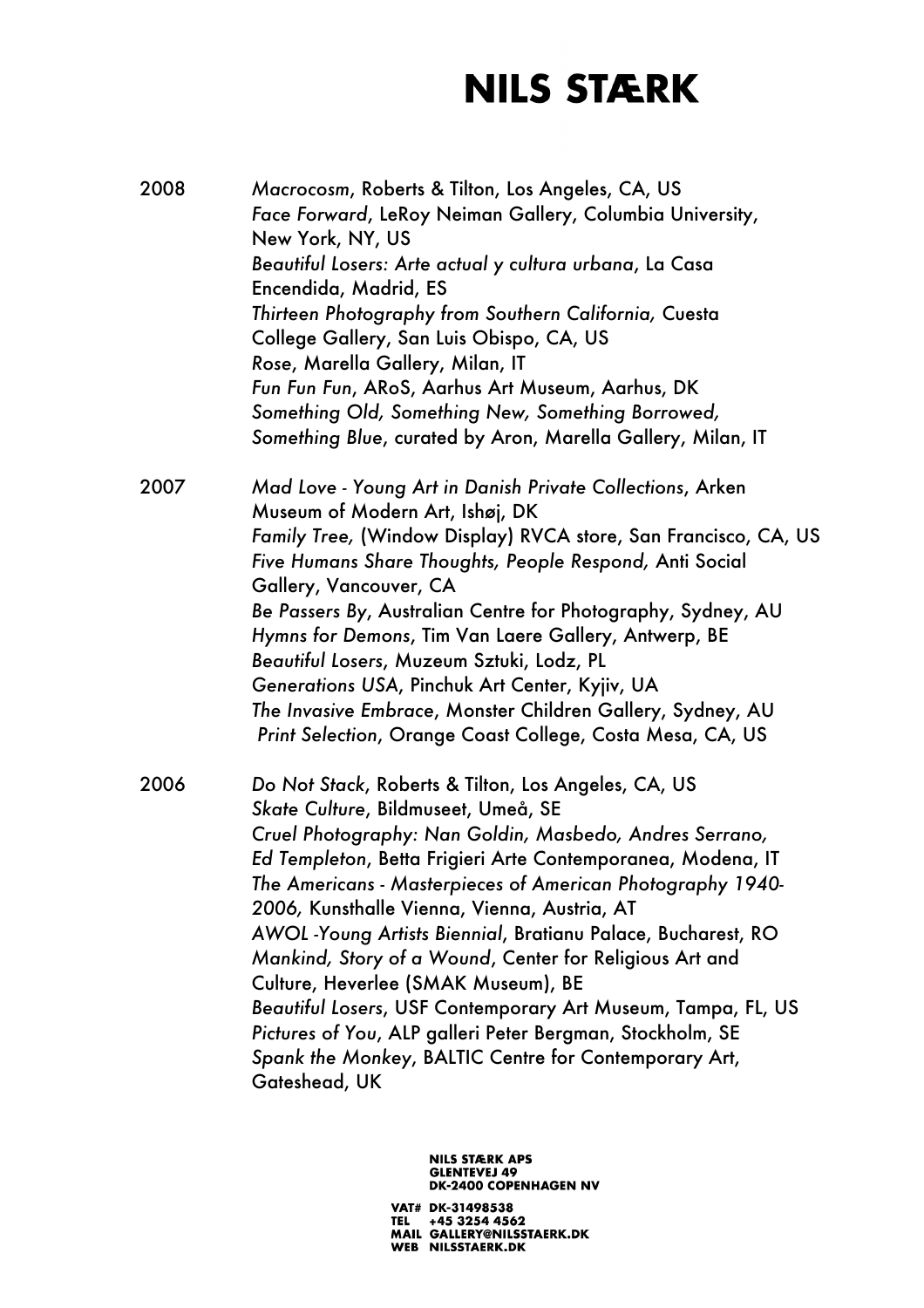*Somewhere between Sincerity and Sarcasm*, New Image Art, Los Angeles, CA, US *Peripherie (Contemporary Art in the Periphery),* Crac Alsace Contemporary Art Center, Altkirch, FR *Dig For Fire*, Tim Van Laere Gallery, Antwerp, BE *Queen of the Night*, Berman/Turner Projects, Santa Monica, CA, US *Beautiful Losers*, Le Tri Postal, Lille, FR *Skate Culture*, Preus Museum, Horten, NO *Art LA NY*, Altman Building, New York City, NY, US *BANG! BANG!*, Musée d'Art et d'Industrie, Saint-Étienne, FR *Mixed Plates*, Voice Gallery, San Diego, CA, US *Beautiful Losers*, La Triennale di Milano, Milan, IT *Carpe Diem*, Onsix Gallery, San Francisco, CA, US 2005 *First We Take Museums*, Kiasma Museum of Contemporary Art, Helsinki, FI *Beautiful Losers*, Orange County Museum of Art, Newport Beach, CA, US *Raw Dogs*, New Image Art, Los Angeles, CA, US *Improved, The Postcard Project*, Fosterart, London, UK *You Ruin My Life* -2 person with Deanna Templeton, Anti-Social, Vancouver BC, CA *Beautiful Losers*, The Contemporary Museum, Baltimore MD, 2004 *Beautiful Losers*, cur. by Aaron Rose, Cincinnati Contemporary Art Center, Cincinnati, OH, US *Beautiful Losers*, Yerba Buena Center for the Arts, San Francisco, CA, US *The OsCene*, Laguna Art Museum, Laguna Beach, CA, US *No More Reality*, Nils Stærk, Copenhagen, DK 2003 *Modart Munich*, ISPO Center, Munich, DE *The 4th Sex, ( adolescent extremes),* curated by Francesco Bonami and Raf Simons, Stazione Leopolda, Florence, IT *Crazy Bastard,* New Image Art, Los Angeles, CA, US *Skate Culture: The art of skateboarding*, CAC, Virginia Beach, VA, US

US

**NILS STÆRK APS GLENTEVEJ 49 DK-2400 COPENHAGEN NV**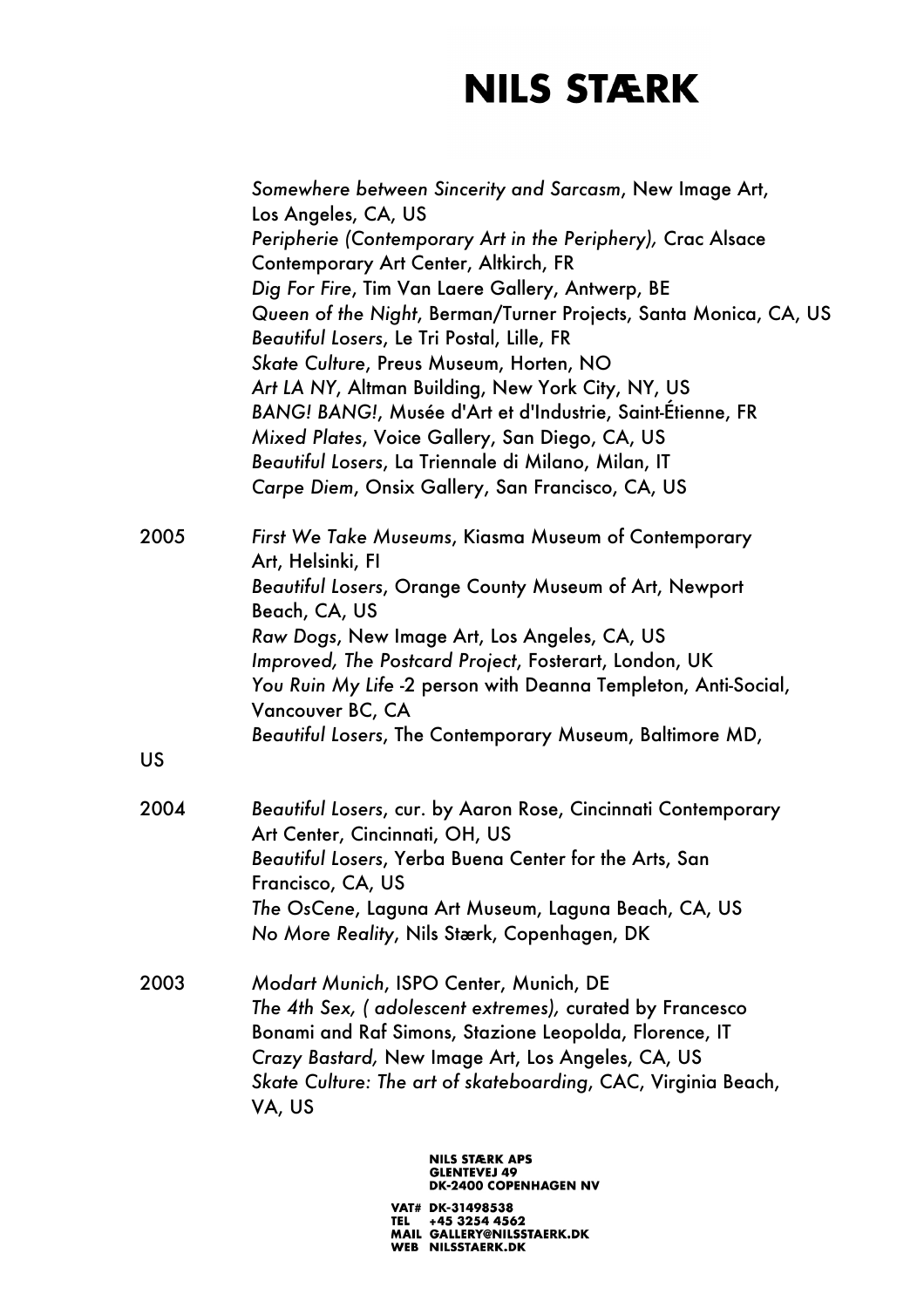*Models and Mavericks*, Museum Het Domein, Sittard, NL

2002 *I, Camera*, 0-1 Gallery, Los Angeles, CA, US *Detour*, Covivant Gallery, Tampa, FL, US *Super Hero*, New Image Art, Los Angeles, CA, US *Scratch off the Serial*, Institute of Contemporary Art, Philadelphia, PA, US *Juxtapoz 8th Anniversary Art Show*, Track 16 Gallery, Santa Monica, CA, US *Session the Bowl*, Deitch Projects, New York, NY, US 2001 *The Portrait Show*, New Image Art, Los Angeles, CA, US *Sunshine*, Alleged Gallery, New York, NY, US *Paintaholics*, New Image Art, Los Angeles, CA, US *The Black Sperm of Vengeance*, 2 person with Leigh Ledare, New Image Art, Los Angeles, CA, US *Precious Cargo*, K-Bond, Los Angeles, CA, US 2000 *Barb Wire Heaven*, New Image Art, Los Angeles, CA, US *Pure*, ESP Gallery, San Francisco, CA, US *Arkitip - Exposition and Projections*, Espace Flon, Lausanne, CH *Poster Renaissance*, New Image Art Gallery, Los Angeles, CA, US *Best of the West*, 0-1 Gallery, Los Angeles, CA, US *Modart 2000*, Modart Gallery, San Diego, CA, US *Search for Art*, Area Bovisa, Milan, IT *Disciplined and Vigilant*, 2 person with Tobin Yelland, The Luggage Store Gallery, San Francisco, CA, US 1999 *The Bird Show*, Space 1026, Philadelphia, PA, US *Modart Warp Tour*, touring group exhibit in the US and Europe *The Bathroom Show*, New Image Art Gallery, Los Angeles, CA, US *Modart 99*, Modart Gallery, San Diego, CA, US 1998 *Off the Hook*, The Luggage Store Gallery, San Francisco, CA, US *Modart 98*, Modart Gallery, San Diego, CA, US *The Outsiders*, Terrain Gallery, San Francisco, CA, US

> **NILS STÆRK APS GLENTEVEJ 49 DK-2400 COPENHAGEN NV**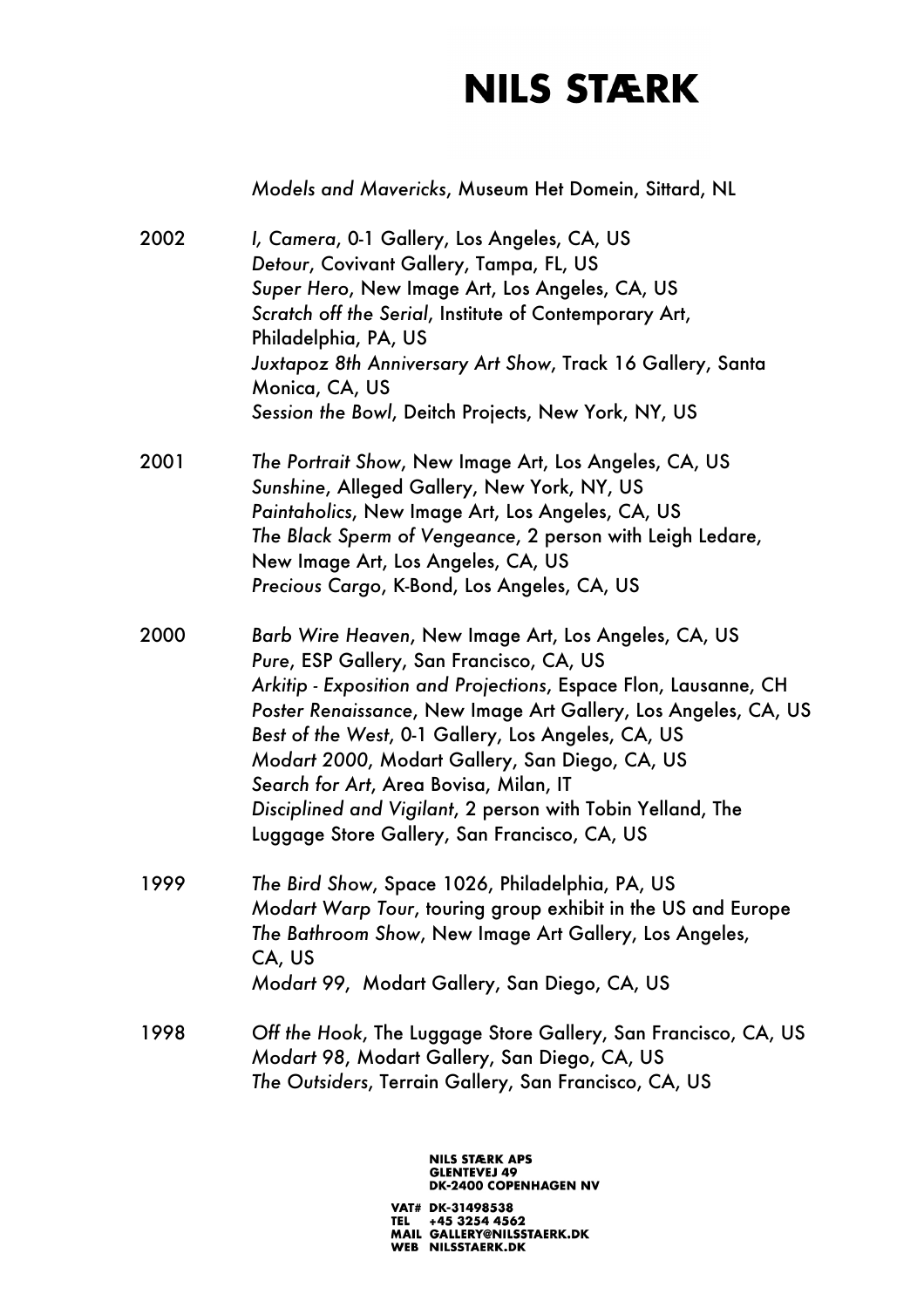| 1997 | Graphic vs. Product, cur. by Carlo McCormick, 0-1 Gallery,<br>Los Angeles, CA, US<br>The Independents, Alleged Gallery, New York, NY, US                                                                                                   |
|------|--------------------------------------------------------------------------------------------------------------------------------------------------------------------------------------------------------------------------------------------|
| 1996 | Culture is Our Business, Melbourne Museum of Art,<br>Melbourne, AUS                                                                                                                                                                        |
| 1995 | Grind: the graphics and culture of skateboarding, cur. by<br>Tyler Stallings and Ed Templeton, Huntington Beach Art<br>Center, CA, US<br>CityFolk, Holly Solomon Gallery, New York, NY, US<br>Dysfunctional, Blue Note Gallery, London, UK |
| 1994 | Pathetic Masterwork's, Alleged Gallery, New York, NY, US                                                                                                                                                                                   |
| 1993 | 48 hours in the hole, Gallery X, Los Angeles, CA, US                                                                                                                                                                                       |
| 1992 | The Degenerates, World Tattoo Gallery, Chicago, IL, US                                                                                                                                                                                     |

#### AWARDS

| 2009 | Best Book of the Year, for the book Deformer, International<br>Festival of Photography, Rome, IT |
|------|--------------------------------------------------------------------------------------------------|
| 2000 | Search for Art, Grand Prize for the "Teenage Smokers" Photo<br>Installation, Milan, IT           |

Talks:

Walker Art Center, Milwaukee, Wisconsin Semi-permanent, Sydney, Australia Orange Coast College, Costa Mesa, California Tokion's Creativity Now, Copper Union, NYC, NY Beautiful Losers Panel Discussion, Cincinnati, Ohio

> **NILS STÆRK APS GLENTEVEJ 49<br>DK-2400 COPENHAGEN NV**